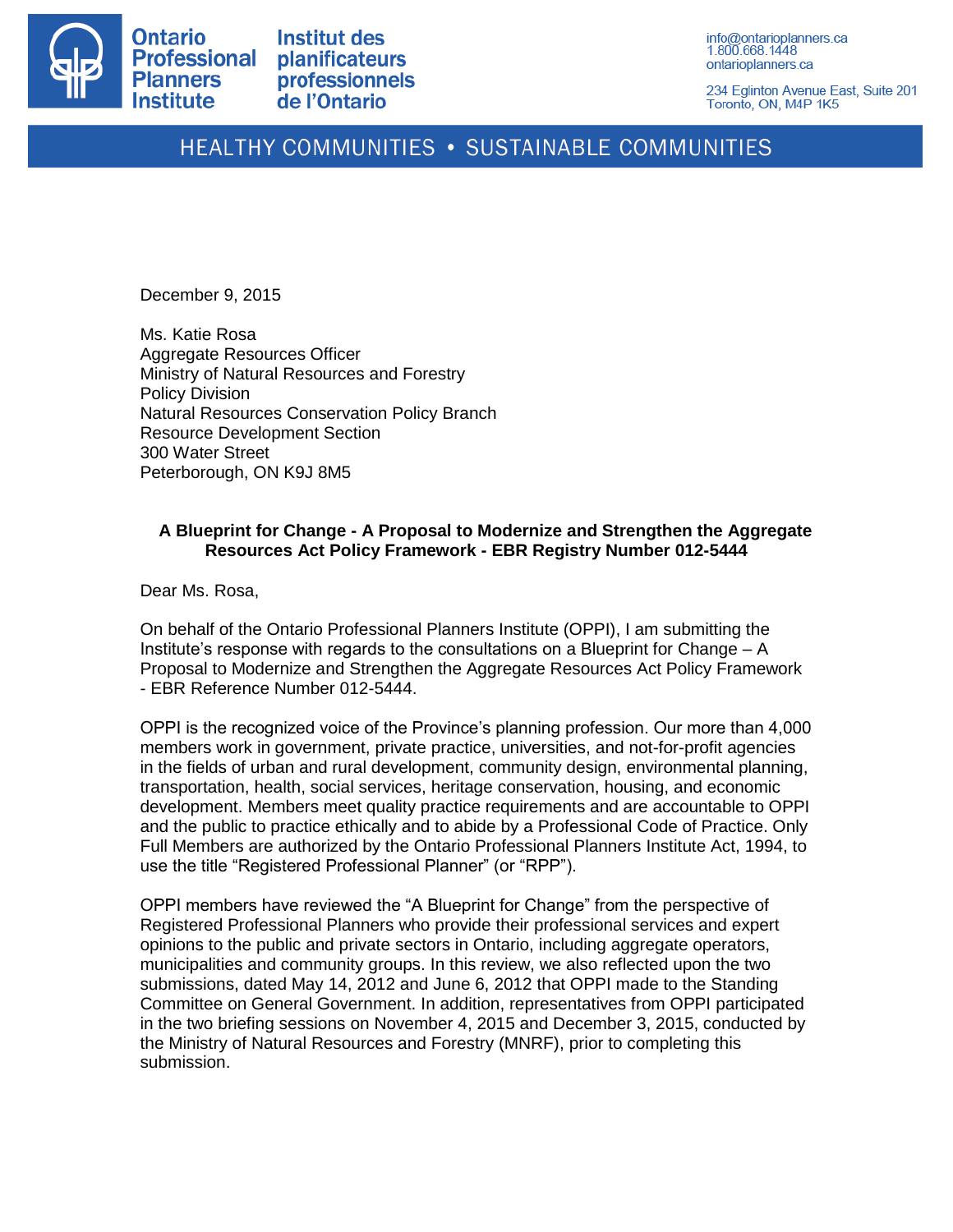Our review of the Blueprint is framed according to three broad issues:

- 1. Harmonize the application of the Aggregate Resources Act (ARA) and Planning Act/Niagara Escarpment Planning and Development Act procedures and adapt the ARA to other legislation and policies such as the Greenbelt Plan, Clean Water Act, etc.;
- 2. Clarify and provide for effective communication in the ARA notification and consultation procedures; and
- 3. Improve, modify and monitor ARA standards and procedures.

OPPI supports the overall intent to streamline the policies as a significant step forward in improving the management of aggregate resources in Ontario. We appreciate that details will be forthcoming from the Ministry.

OPPI acknowledges that Ontario requires a continued supply of aggregate resources. It is equally important to recognize and manage the impacts those extraction operations may have on natural features and functions and communities. We agree that what is proposed in the Blueprint must be fair, transparent, predictable and flexible.

This submission categorizes the various proposals in the Blueprint according to three issues that frame our discussion. We recognize that there are four key goals in this proposed Blueprint, and these are referenced in the following responses.

# **1. Harmonization of Complex Legislative Procedures**

In recent years, the number and complexity of statutes, regulations, provincial plans and policies have greatly expanded. Professional Planners are routinely required to apply a variety of skills, knowledge and procedures in planning practice. This is particularly the case when considering applications for aggregate resource operations. The *Aggregate Resources Act* including the related Regulations, Standards and Guidelines are intended to focus on day-to-day aggregate operations, whereas Planners need to consider the zoning and consequential impacts of aggregate operations in the context of the *Planning Act* and the *Niagara Escarpment Planning and Development Act.* We are required to frame our opinions and recommendations according to the provisions of the Provincial Policy Statement 2014, Greenbelt Plan, Oak Ridges Moraine Conservation Plan, Growth Plan for the Greater Golden Horseshoe, Niagara Escarpment Plan and Lake Simcoe Protection Plan, where applicable.

Professional Planners and our professional colleagues are also adhering to the guidelines, standards and requirements under the *Environmental Protection Act* (for noise, dust and vibration consideration), the *Ontario Water Resources Act* (for water management consideration), and the *Clean Water Act* (for consideration of source water protection in vulnerable areas). Each of these statutes has its own interpretation and implementation guidelines that are to be taken into account.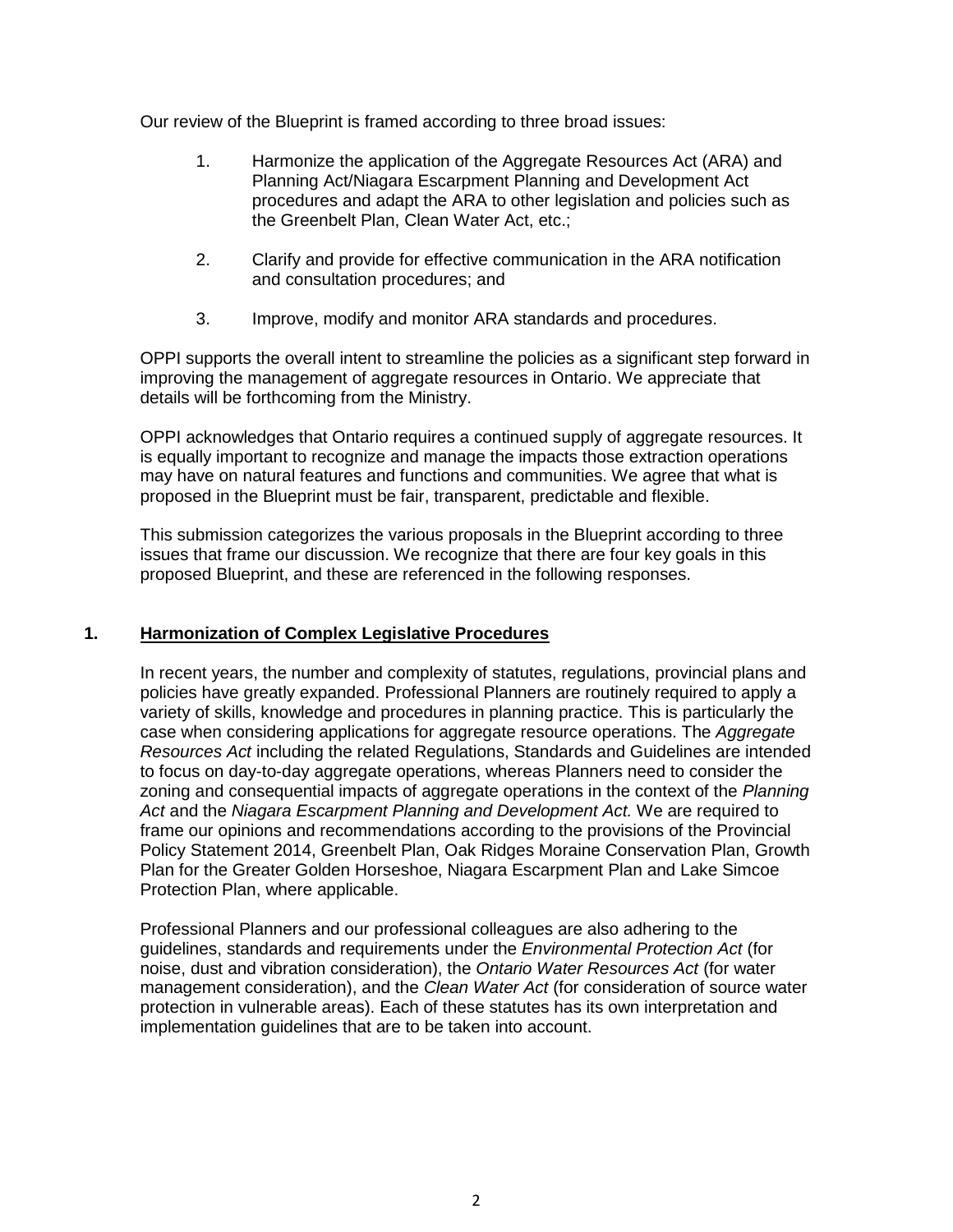Foremost, we are guided by upper-tier, single-tier, and local municipal Official Plans when considering the land use implications of aggregate operations within communities.

We view the Blueprint not only as a focus on the provincial administrative procedures that need to be changed but also a proposal that changes the manner in which MNRF intends to review and consider aggregate applications. In this respect, the proposals are valid, yet Registered Professional Planners understand that the provincial administrative procedures are one side of a complex and delicate balance. The other side of this balance is stated in the Blueprint on page 1, paragraph 3, as follows:

Yet, it is equally important to recognize and manage the impact extraction operations can have on the environment and on the communities that surround them.

In this submission, we contribute both sides of the balance and in doing so, we encourage the Ministry to consider these issues and gaps when drafting the proposed statute, regulations and standards. In this first Issue, we respond according to what we see as the relevant proposals and Goals.

#### *Plain language summaries of proposals and technical studies (Goal 3)*

OPPI agrees with this proposal. A plain language summary should contain a description of all of the aspects of the proposed operation including the applicant planner's explanation of the conformity with Official Plans and the zoning by-law requirements, and the recommendations for mitigating community and natural environment impacts with reference to other statutes, regulations, standards and guidelines.

Similarly, it is expected that the executive summaries of the technical studies need to be in plain language but the content needs to be included in the overall plain language summary.

OPPI suggests that there should be a guideline that distinguishes between the content and scope of the overall plain language summary and the executive summaries in the technical studies. We advise that the Ministry should adapt the Federal Government's guide for plain language and embedded check lists, among others.

# *New requirements for requests to lower extraction depth below water table (Goal 2)*

OPPI agrees with the proposal to require a new licence application under the ARA if the proponent intends to change extraction from an above the groundwater table to below the groundwater table.

The application should follow the same procedures as a new application to require consideration of all applicable legislation and standards, Official Plan policies, the submission of all relevant technical studies, and consultation with affected municipalities, agencies and communities that apply to a new application.

Although the intent is to provide a rigorous assessment of the below water table extraction, the Ministry's proposal needs to provide clear guidance to municipalities that are interested in enacting zoning by-laws that regulate below water table extraction through zoning provisions.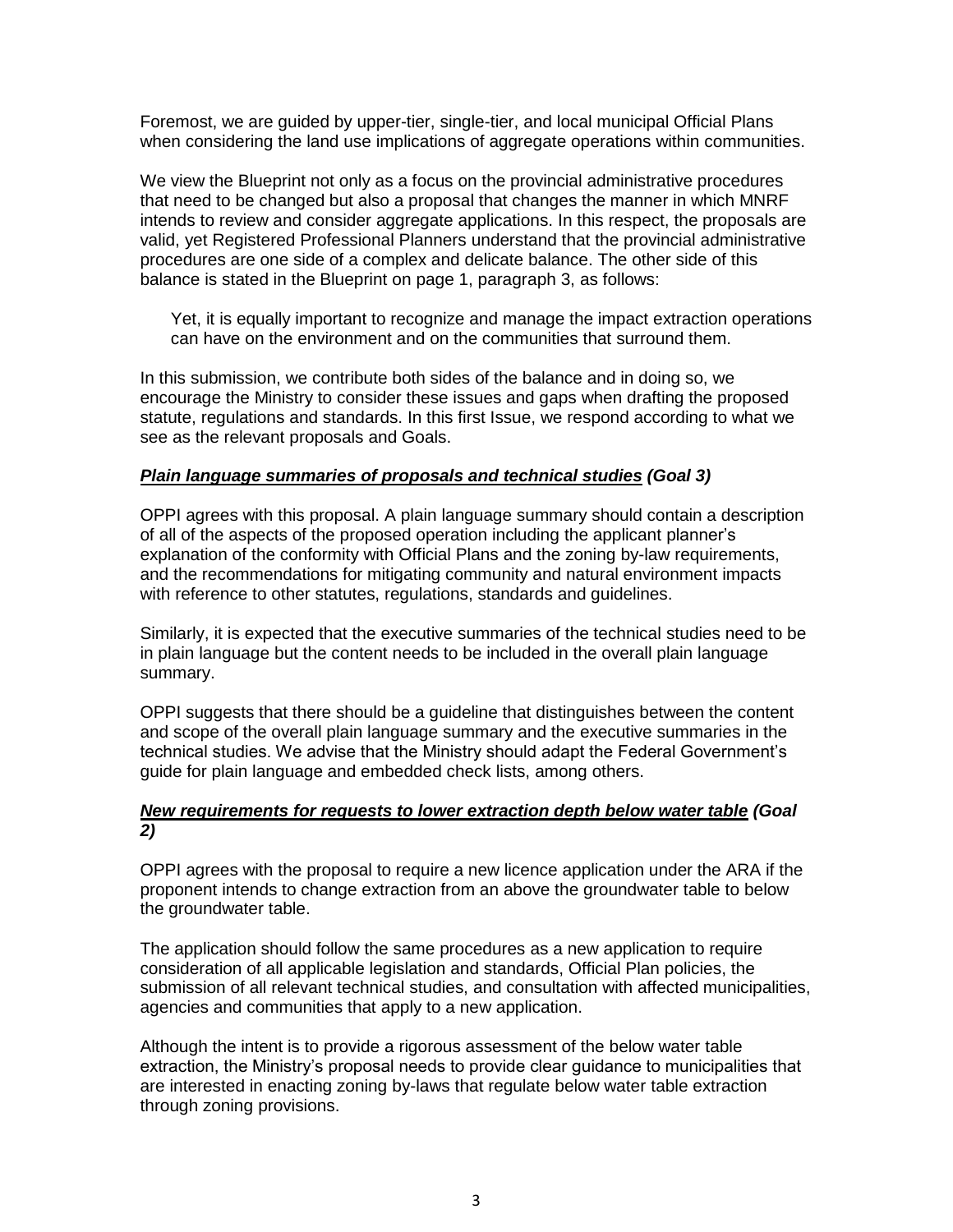# *New application for small, temporary operations on farms (Goal 1)*

OPPI agrees with this proposal, subject to further consideration of the future regulations that set out the licensing standards. Our interest is to protect the integrity of prime agricultural areas and nearby communities in rural areas. Criteria should be, for example, included in the Provincial Standards that allow that when a hill is to be levelled, it is for agricultural purposes, and that the aggregate extraction could take place only down to the average grade of the surrounding agricultural land.

# *New requirements to extract stockpiles of Crown-owned aggregates (Goal 1)*

OPPI agrees with this proposal.

# *New permitting for removing stockpiles of aggregate on Crown land (Goal 1)*

OPPI agrees with this proposal.

# *New ability to waive application requirements in unique circumstances (Goal 1)*

OPPI agrees with the proposal for flexibility. OPPI recommends that, as a minimum requirement, within municipal jurisdictions, the municipality should be consulted to determine whether this proposal conforms to the existing approved official plan and zoning by-law.

# *New ability to refuse to accept applications on Crown land (Goal 1)*

OPPI agrees with this proposal subject to understanding that this approach will not be applied to applications on private lands. OPPI understands the need for the applicant to undertake pre-consultation with the Ministry and the municipalities in all cases.

# *Flexibility for grandfathering existing sites in newly designated areas (Goal 1)*

OPPI understands that this is a unique circumstance similar to other land uses. The Ministry must establish the criteria to determine whether an existing operation is legal. This requires consultation with the municipalities who are capable of establishing that the site is legal, legal non-conforming or illegal with regard to the current zoning by-law. The proposed regulation should require that an opinion will need to be provided by a Registered Professional Planner indicating the planning status of the site.

Under these circumstances, OPPI understands that the existing legal operation does not require full assessment of impacts on the community or the natural environment.

# *New Permit-by-Rule approach (Goal 1)*

OPPI recommends that this new approach to regulation should be more clearly stated. The fundamental test should prescribe that there will be no impact on the natural environment and communities from the proposed operation. The Ministry and the proponent must be required to consult with the municipalities. The proposed regulation should require that an opinion will need to be provided by a Registered Professional Planner indicating the status of the current in effect zoning of the site.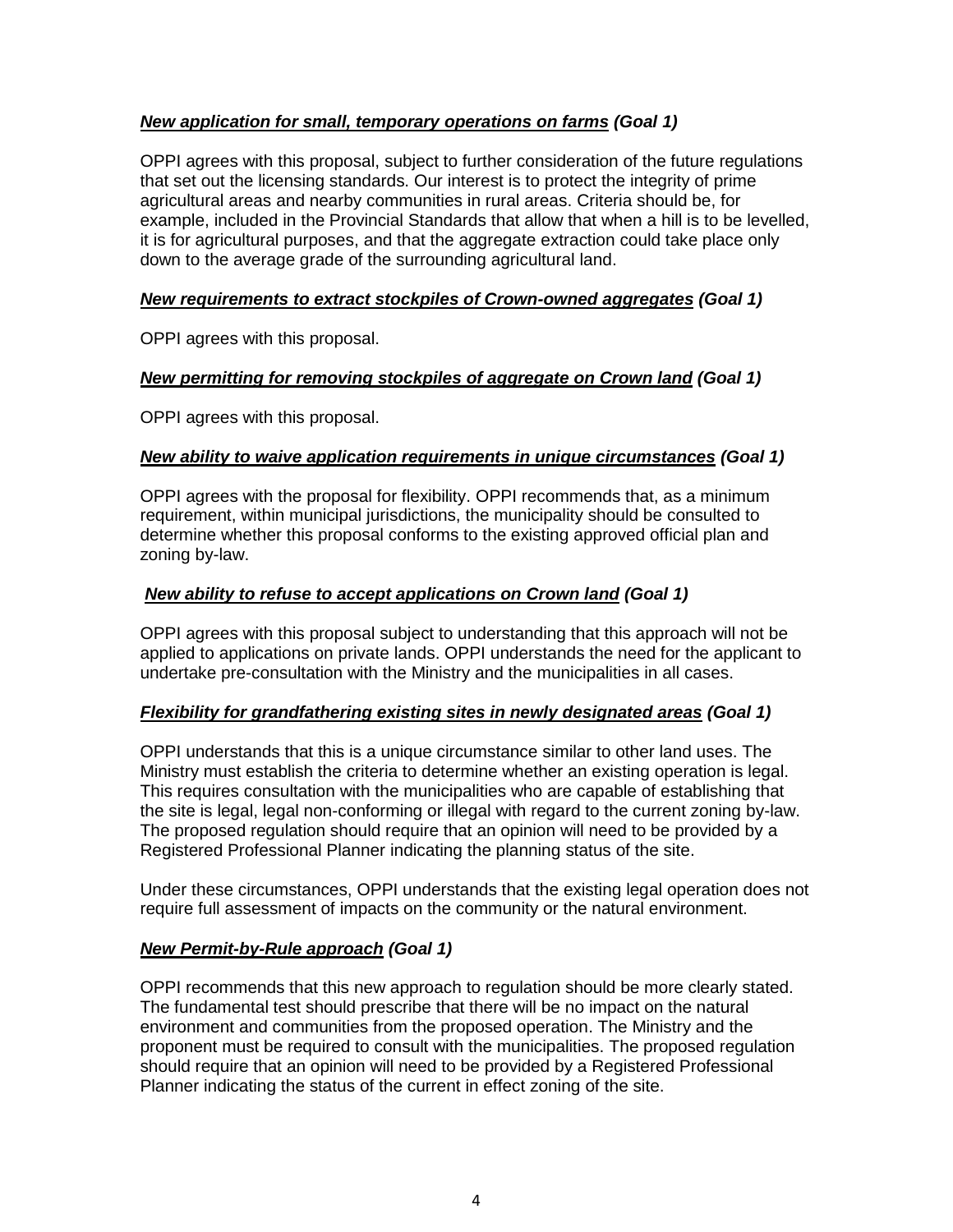# *Extraction of aggregates from private land for personal use (Goal 1)*

OPPI understands this proposal as providing some flexibility to landowners. OPPI recommends that the list of conditions should include the requirements for an ARA site plan and a rehabilitation plan.

The Ministry should also ensure that in establishing this regulatory process, there is no potential conflict with a municipality's site alteration by-law and natural heritage policies, and that the process is consistent with and in conformity to policies for development and site alteration in Provincial Plans, the Provincial Policy Statement 2014, and Official Plans.

# *Establish conditions on existing sites related to source water protection plans (Goal 2)*

Under the *Clean Water Act*, the source water protection plan must include policies that regulate and restrict the handling of fuel and fuel storage in designated vulnerable areas. Under the Act, the Risk Management Officer is responsible for determining the impact of an activity and has authority to impose conditions, such as a Risk Management Plan on activities in vulnerable areas. The municipality has the authority to restrict certain land uses as well.

OPPI understands the proposal to establish regulations that would change existing conditions for the operation to reflect the source water protection plan policies for existing and future activities. In addition, the regulation should include the provision that the Ministry must consult with the Risk Management Officer and the municipality when considering conditions and that a Risk Management Plan may be required.

# **2. Notification and Consultation**

In the previous submissions by OPPI, it was recommended the province should take the opportunity to harmonize consultation under the *Planning Act*, the *Aggregate Resources Act*, and through the Environmental Registry to achieve integrated transparency and accessibility. We recognize that some applicants for aggregate operations provide technical materials on their website and undertake broader consultation with communities and agencies.

The current aggregate process has rigid timelines and strict rules that drive the process by applicants. Planners functioning under the planning and related processes take the time to fully understand and assess proposals to determine likely impacts and consequences, particularly with respect to communities and the natural environment.

Planning requires direct face-to-face consultation and discussion of ideas before authorities make decisions; it is not just sending letters of concern and complaint to the Ministry and the applicant. Although municipalities are generally restricted by the legislation to focus on the zoning by-law, it is the position of OPPI that aggregate applications and all of the supporting documentation should be made available at the beginning of the aggregate resource process together with the required planning applications. OPPI recommends that an on-line provincial registry be initiated to fulfill the obligation of transparency and public accessibility to information.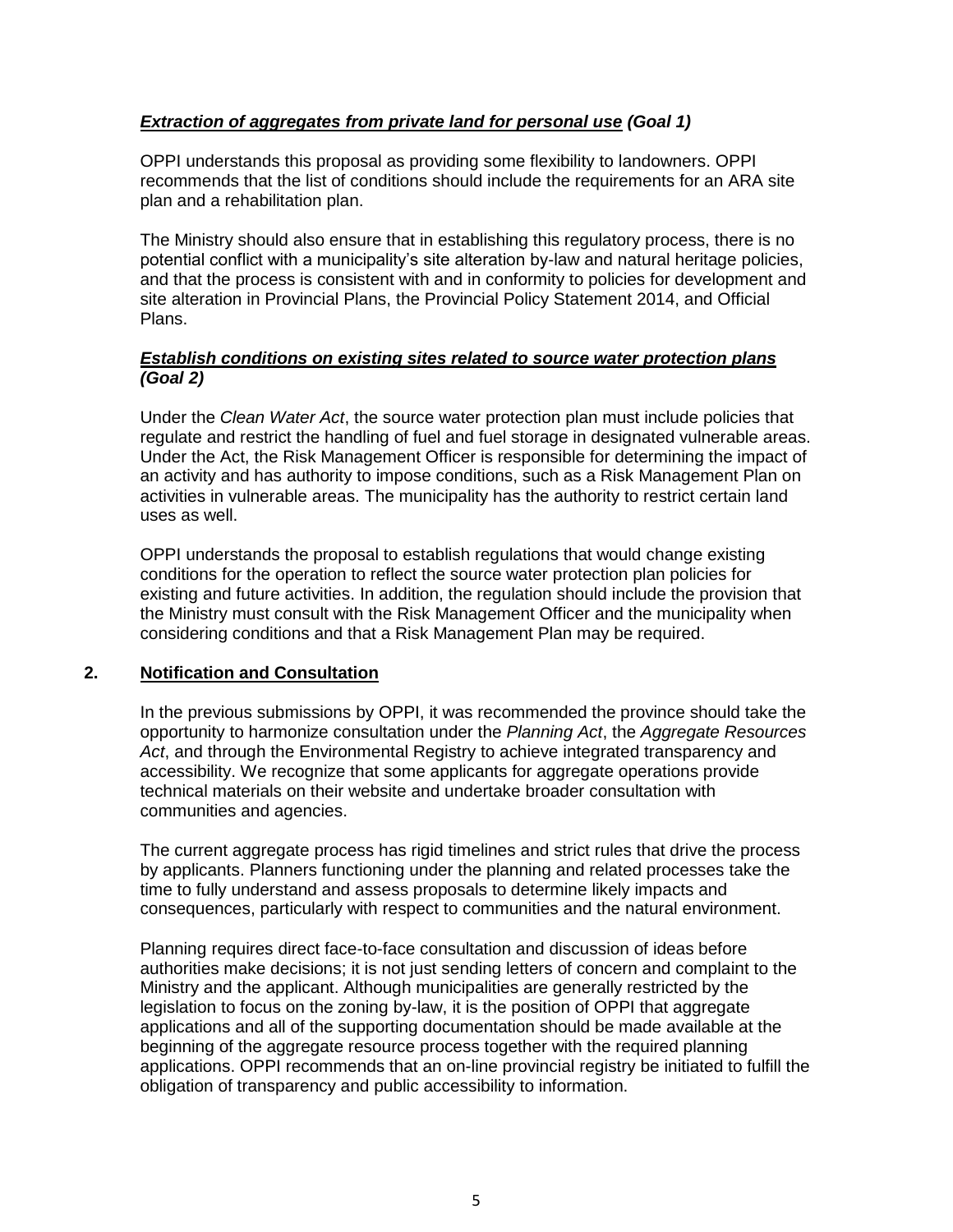OPPI recommends that the Environmental Registry should, as a priority, provide an online link to applicants' websites and the MNRF Registry where detailed information is available to the public.

OPPI recommends that responses through the Environmental Registry should be accepted by MNRF and applicants as a source of comments and objections.

The joint process of early notification, pre-consultation, and ongoing direct consultation on ideas between applicants, municipalities and communities will improve the understanding between participants and lessen the need for dispute resolution. In this second Issue, we respond to what we see as the relevant proposals and Goals.

# *Enhanced impact assessments related to natural environment, water, cultural heritage, noise, traffic and dust (Goal 2)*

OPPI agrees that impact assessments should be undertaken for all applications respecting expansions to existing and to future sites. The proposed regulation and standards must establish the scope and content of all technical studies rather than leaving this to the discretion of the applicants. All of these studies should be made available at the time of the aggregate and planning applications.

It would be helpful if prospective applicants consult with agencies, municipalities and Risk Management Officers prior to all applications to establish the scope and content of risk assessments.

Traffic studies for proposals that are 100,000 tonnes and higher should include the impacts of activities on external haul routes. In particular, truck noise impacts on external haul routes need to be assessed as part of the required background reports. Furthermore, OPPI has previously cited issues of early-morning truck queuing, braking/accelerating on steep hills, traffic infractions, and using non-designated haul routes as issues that need to be addressed in the consultation and approval processes. OPPI continues to encourage the Ministry of the Environment and Climate Change to collaborate with MNRF to establish noise standards for sensitive land uses in the vicinity of external haul routes.

OPPI has indicated in its previous submissions that there is GPS technology used to monitor truck movements and to investigate complaints regarding compliance to noise and speed recommendations. We continue to recommend this approach.

#### *New studies for applications on agricultural lands (Goal 2)*

OPPI supports the approach to assessing all proposed extraction operations on prime agricultural lands and within prime agricultural areas. This is critical as the basis for establishing the protocol for continuously rehabilitating extracted sites back to the preextraction conditions or better.

The requirement for a pre-extraction agricultural capability "statement" for applications more than 20,000 tonnes per year on lands in agricultural use but not on prime agricultural lands or in prime agricultural areas is rather complicated. The criteria should include a test whether the land has the capability for agricultural production. If there is a Land Evaluation and Area Review (LEAR) study in the municipality, this should be used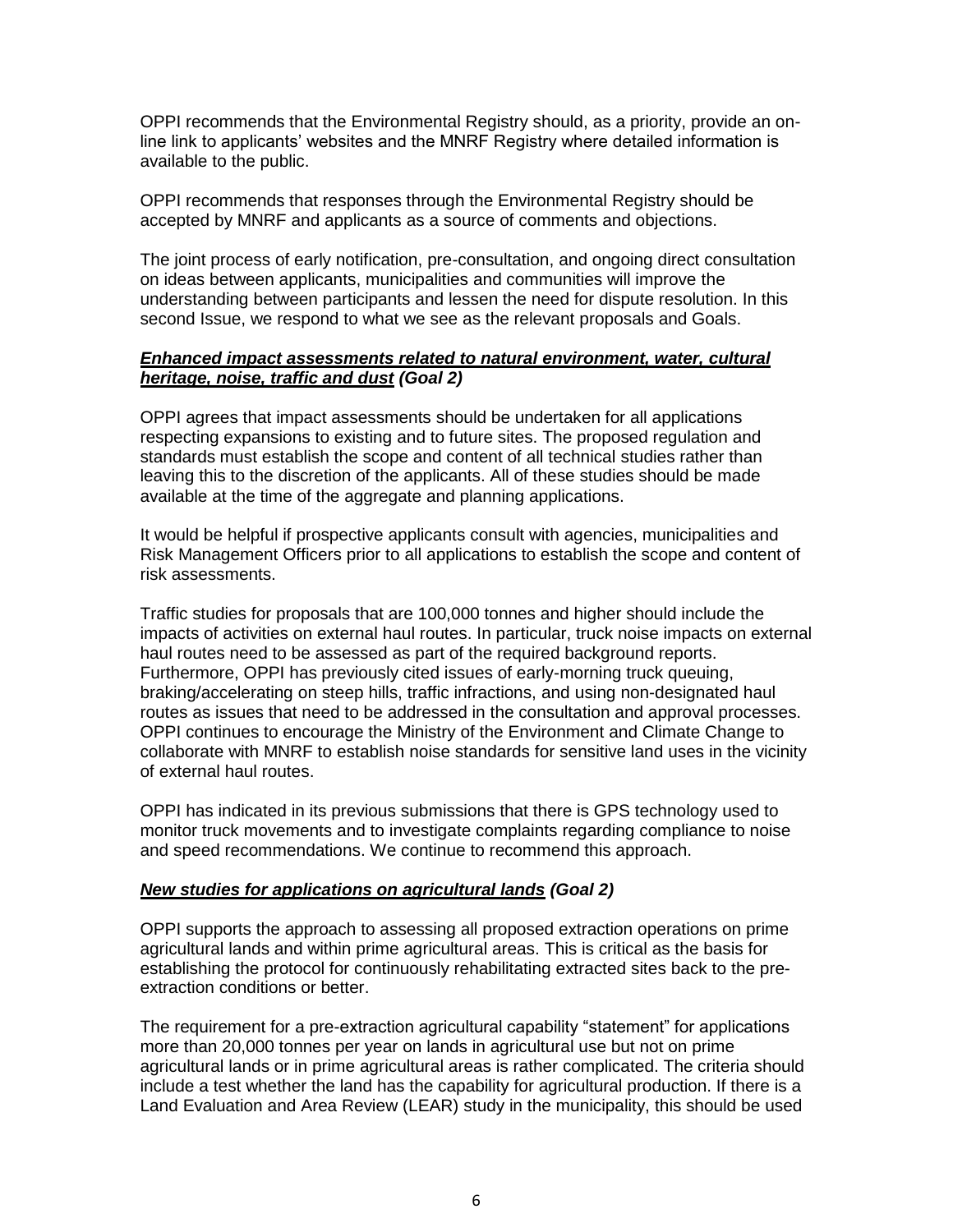as the primary test for capability.

# *Enhanced summary statement for all applications (Goal 2)*

OPPI agrees with enhanced summary statements. In addition, OPPI recommends that the summary should go beyond information regarding transportation and traffic, dust, aggregate quantity and quality and rehabilitation. This summary should be comprehensive and provide a full explanation of the proposal, mitigation and monitoring and impacts on the community and the natural environment, and the range of other approvals that are required.

# *New requirements for applications for extraction from bed of lake or river (Goal 2)*

OPPI understands that this is a rare occurrence. The terms of reference should be discussed with the relevant conservation authority, municipality and federal ministries and agencies and allow for consultation with these agencies.

# *New timeframes, notification areas, consultation requirements (Goal 3)*

OPPI understands the need for variable timeframes. Our preference is to not extend the "length of the engagement period" at the back end but to provide sufficient time at the front end for pre-consultation with agencies, municipalities and communities and for discussion of ideas. OPPI encourages the Ministry to adopt the principle of avoiding the current standard of adversary lengthy and expensive tribunal hearings particularly for proposed operations 100,000 tonnes and over per year. Rather than establishing a 135 to 180 day period for initial review and public/agency comment, we propose that the entire consultation period be set at 240 days. This should accommodate the municipal planning processes as well as the aggregate review process.

OPPI agrees with the initial timelines for operations of under 100,000 tonnes. In our view, all timelines for operations 3.5 million tonnes and over should be determined by the terms of reference.

The notification areas for all operations are acceptable provided that the definition of "boundary" is clear. OPPI suggests that boundary should correspond with the proposed licence area. We believe that "internal haul roads" must be included within the "boundary area" and licence area.

OPPI does not support the proposal that only applications to extract 1 million tonnes and more per year will be required to provide a public website with application information and agency comments. OPPI continues to recommend that the Ministry should establish an on-line Registry that provides current information for all sites and applications including proposed site plans, applicants' technical studies, peer reviews, monitoring information and compliance reports. The site should be easily available and provide public information for existing and proposed sites as well as information regarding complementary Planning Act applications. Municipalities should have the capability to upload information regarding current associated Planning Act applications.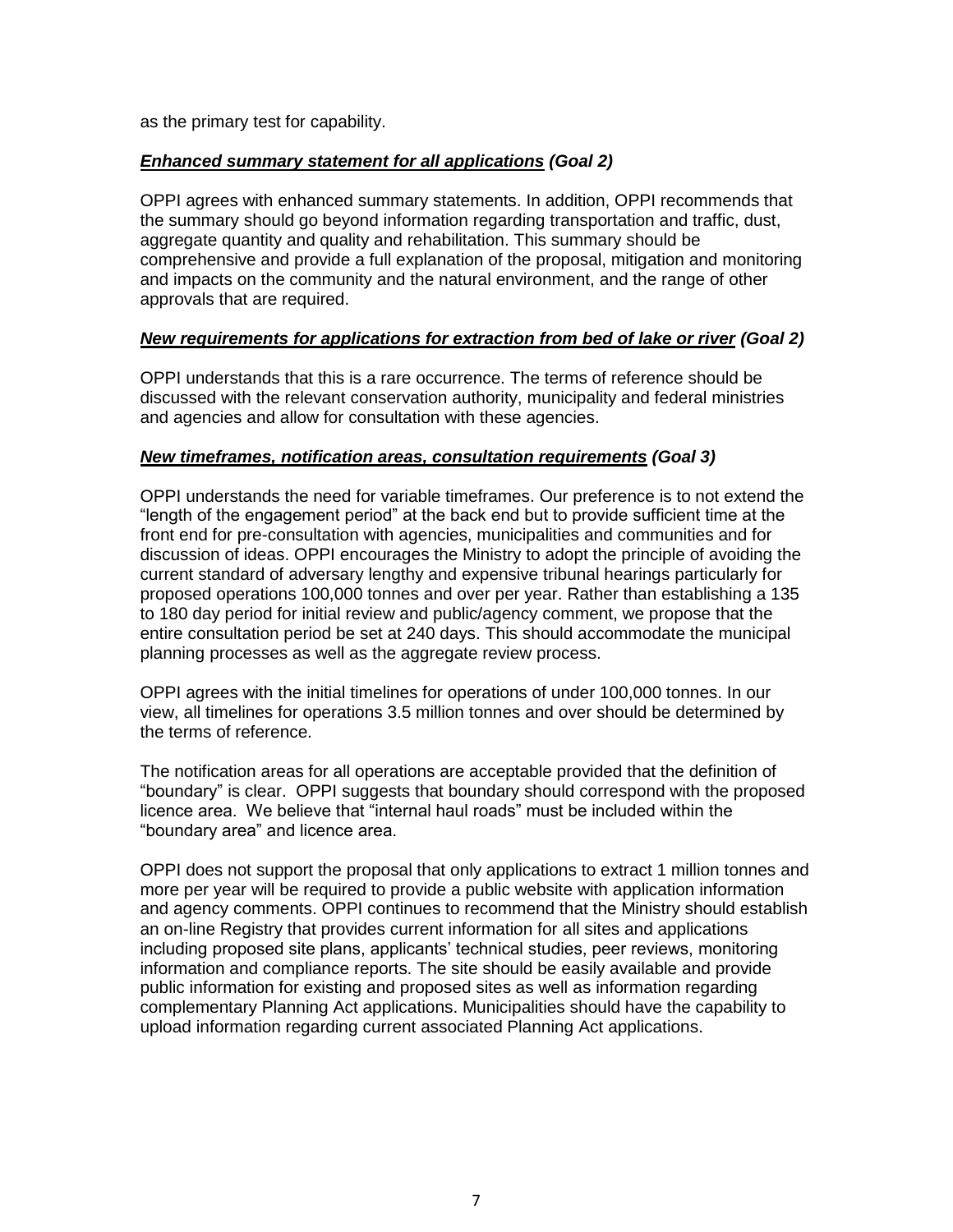# *New requirement for notification and consultation with Aboriginal communities (Goal 3)*

OPPI supports respectful notification and consultation with Aboriginal Communities. OPPI appreciates that the provincial government has the Duty to Consult with these communities. In our opinion, the requirements should be clarified by the Provincial Government to assist applicants and municipalities.

# *Update communication for applications (Goal 3)*

OPPI agrees with this proposal. This should apply to all applications.

# *Allow for peer review requirements for technical studies in the future (Goal 1)*

OPPI supports provincial regulations regarding peer reviews. We believe that a standard for peer review should be the same for the province and for municipalities. Peer reviews are important components of the consultation process and should be given provincial recognition now, rather in the future.

OPPI recommends that the province together with the aggregate industry, the professions and municipalities collaborate on preparing guidelines for peer reviews to be used as a shared resource by all participants in the process.

# *Ministry requires additional studies, information and updated site plans for existing sites (Goal 2)*

In its submission to the Standing Committee on General Government, OPPI made the following recommendation:

A requirement for licences and permits to be subject to review on a periodic basis so that operators are required to be as consistent as reasonably possible with current legislation and policy and to update operating conditions and best practices. Opportunities to encourage completion of extraction and rehabilitation over a reasonable period of time should also be explored.

OPPI does not support this proposal if this approach would establish uncertainty for operators, municipalities and communities. The Ministry will need to establish clear triggers that would precipitate a need for additional studies, information and updating existing site plans. Our initial response is that triggers may be framed around issues where the modelling assumptions used in the initial studies need correction; significant changes to provincial plans and policies arise requiring modifications to impact mitigation; and there are unforeseen community and natural environment impacts that require modifications to aggregate operations.

OPPI sees the need to recognize and entrench Adaptive Management Plans in the Regulations and the Standards in order to provide for unforeseen site plan and operational changes. Criteria for what constitute an acceptable Adaptive Management Plan should be included in the Provincial Standards. While the use of such plans should remain optional, where an applicant, by reference in its site plan, proposes to rely on an Adaptive Management Plan, then an initial version of the Adaptive Management Plan should form part of the application and be prepared in accordance with the requirements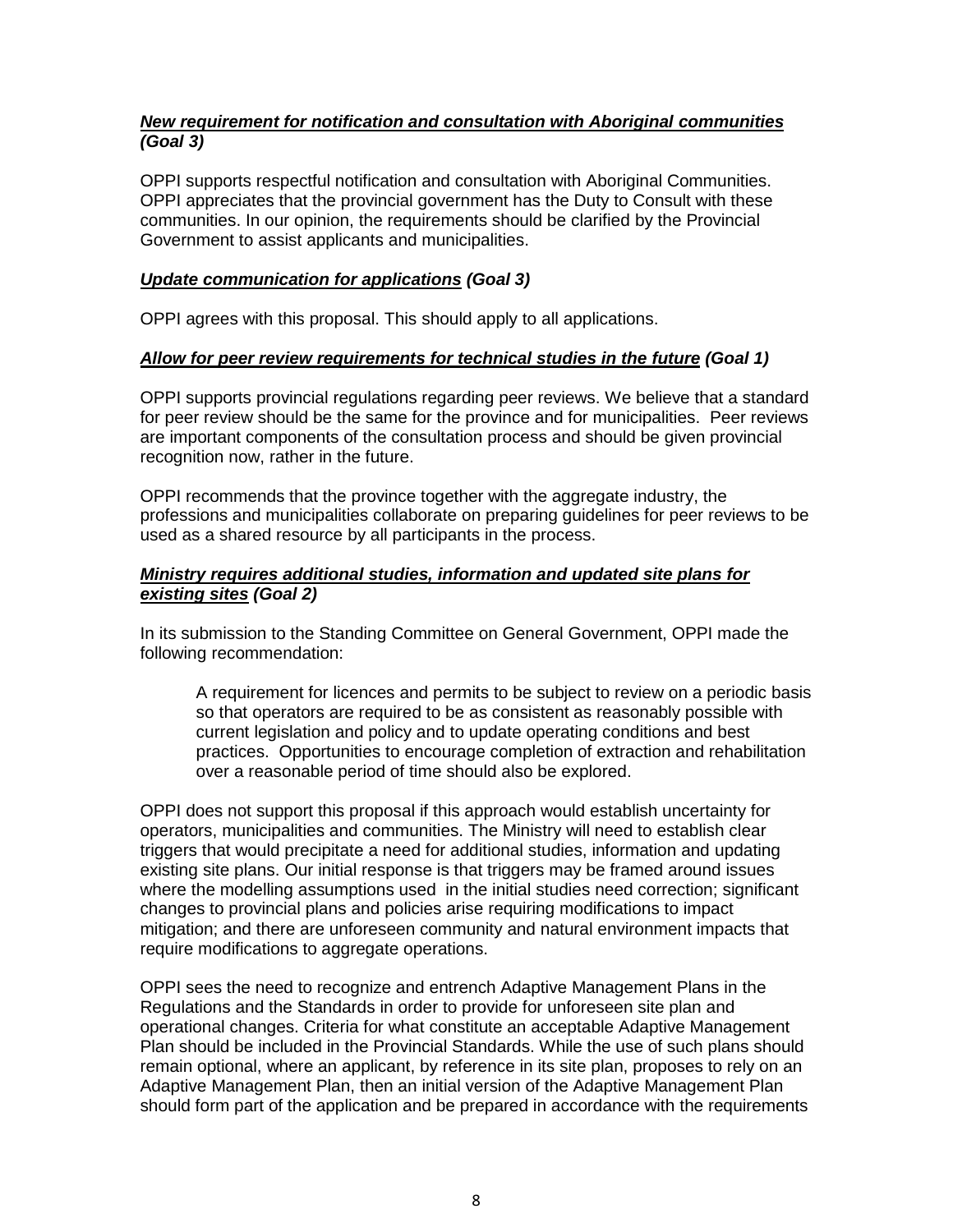of the Provincial Standards.

In its submission to the Standing Committee, OPPI cited the example, as follows, where long term monitoring and mitigation beyond the life of the extraction are not acceptable:

OPPI indicated that 'no approvals should occur where monitoring and mitigation requirements extend in perpetuity beyond the life of the operation'. We have since encountered instances where continued water pumping, for example, is required to prevent flooding, maintain stream base flows, and protect natural heritage features. Notwithstanding this, OPPI is still of the view that very long term or perpetual solutions are generally undesirable and should be avoided if at all possible.

# **3. Standards and Prescribed Conditions**

In its previous submissions, OPPI recognized the overdue need to comprehensively review the Provincial Standards unrevised since 1997. The need for the review was considered because of new and revised technical approaches introduced by the aggregate industry over the last two decades, not to mention the evolution of provincial planning law and policy over the same period.

This review of standards should include consideration of resolving community and natural environment impacts beyond the boundary of the aggregate site. Without the usual consultation, the aggregate industry has adopted new Best Practices that should be considered in a provincial review. In this third Issue, we respond to what we see as the relevant proposals and goals.

OPPI is open to actively participating with MNRF and the aggregate industry in a comprehensive review of Provincial Standards led by the Ministry.

# *Updates to site plan information and prescribed conditions (Goal 2)*

In principle, OPPI supports this standard and the application of conditions. OPPI recognizes that the maximum disturbed area is applicable to all sites in the Protected Countryside within the Greenbelt Plan. OPPI understands the specific need to protect the natural heritage features and functions in this provincial plan area. OPPI, however, suggests that there needs to be clearly stated provincial objectives if this standard is to be applied to all sites in designated areas.

#### *Add conditions and time limits to primary purpose exemption orders (Goal 1)*

OPPI agrees with this proposal.

# *Standardize references and interpretation of tonnage limits (Goal 1)*

OPPI agrees with the proposal to standardize the wording and interpretation of tonnage limits for all approvals. OPPI agrees that improved wording such as "removed from site" emphasizes the importance of considering the entire area within the boundary of the licence.

OPPI supports the importation of materials to a site for blending with native materials to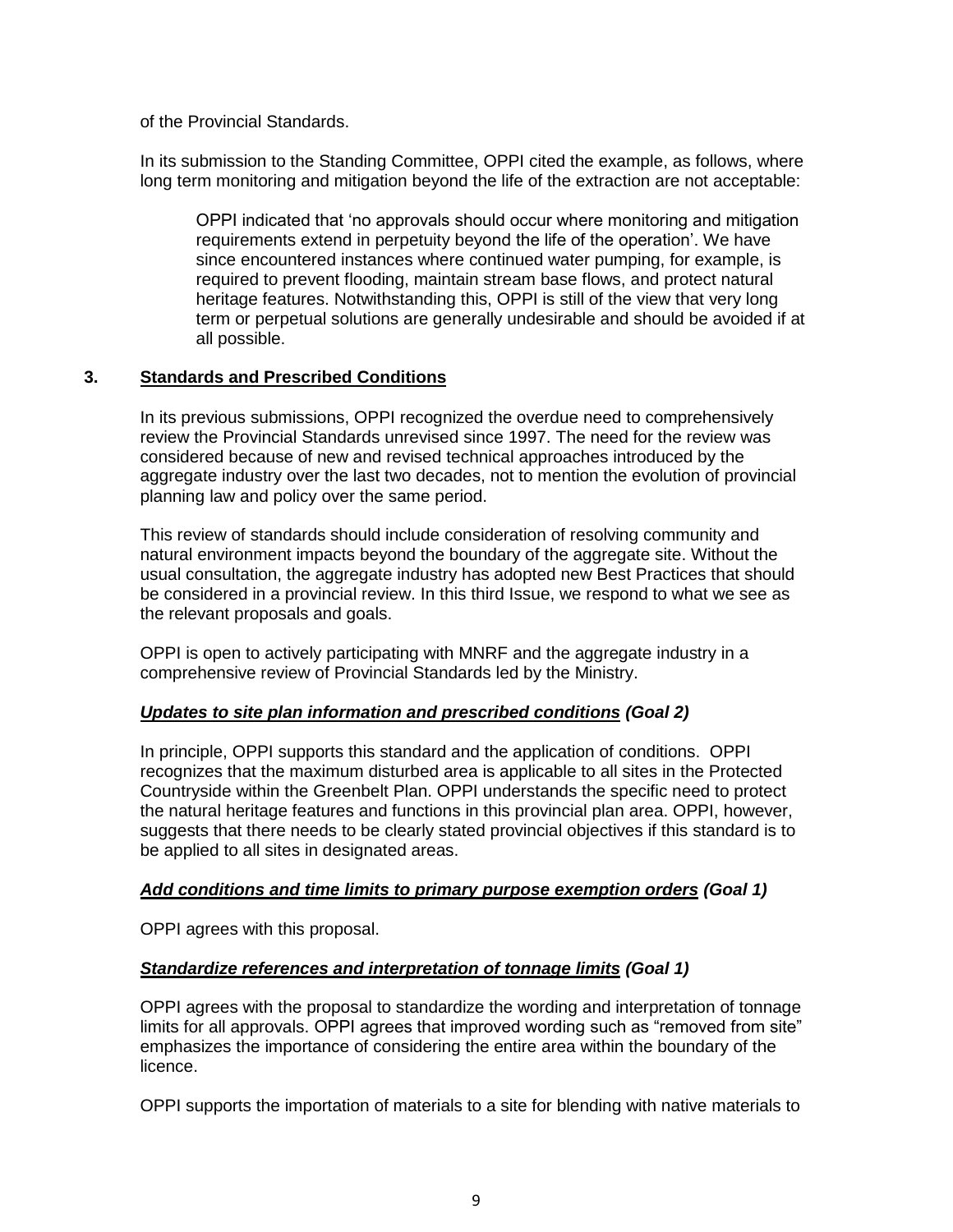create recycled products provided that any additional impacts have been assessed and the use is provided for in the aggregate licence. OPPI agrees that total tonnage limits should include native materials and recycled products using imported material.

OPPI recommends that required traffic studies should consider truck movements carrying imported materials for blending and recycling with respect to haul route impacts for noise.

In order that the objective of recycling is achieved, the Ministry should ensure that municipal zoning by-laws provide recycling as an accessory permitted activity within aggregate sites.

# *Reporting requirements for site rehabilitation and for removal of recycled or blended materials (Goal 2)*

OPPI supports this enhanced reporting requirement, subject to the tonnage limit conditions.

# *Record-keeping on the importation of fill for rehabilitation (Goal 2)*

OPPI supports the need for an Excess Soil Policy in order to guide municipalities that have or will have municipal fill by-laws. OPPI understands the efficacy of importing fill to a site particularly with regard to progressively rehabilitating a site for agricultural uses. OPPI cautions that any provincial policy should not interfere with the municipality's authority to enact fill by-laws under the *Municipal Act* for sites outside licenced areas.

# *Requirements for detailed record-keeping during operation (Goal 1)*

OPPI supports this proposal.

#### *Streamlining and changing frequency of self-compliance reports (Goal 3)*

OPPI understands this proposal and is concerned regarding the reduction in reporting timelines. Annual reporting is important to municipalities and communities since this provides a reasonable and timely measure of compliance with site plan requirements and conditions. Extending mandatory reporting to every two years is not acceptable for Class A licences, 20,000 tonnes or more per year. OPPI recommends that all licences for 100,000 tonnes and more per year be required to report annually. Smaller sites could provide reports every two years.

In addition to the proposal for the frequency of reports, OPPI recommends that the report format needs to be changed to require more rigorous reporting and detailed information regarding compliance with site plan requirements and conditions regarding mitigation and monitoring. If the operation is subject to an Adaptive Management Plan, then the changes to mitigation measures should be reported as well.

OPPI recommends that MNRF systematically review and analyze these reports to determine compliance with existing approvals.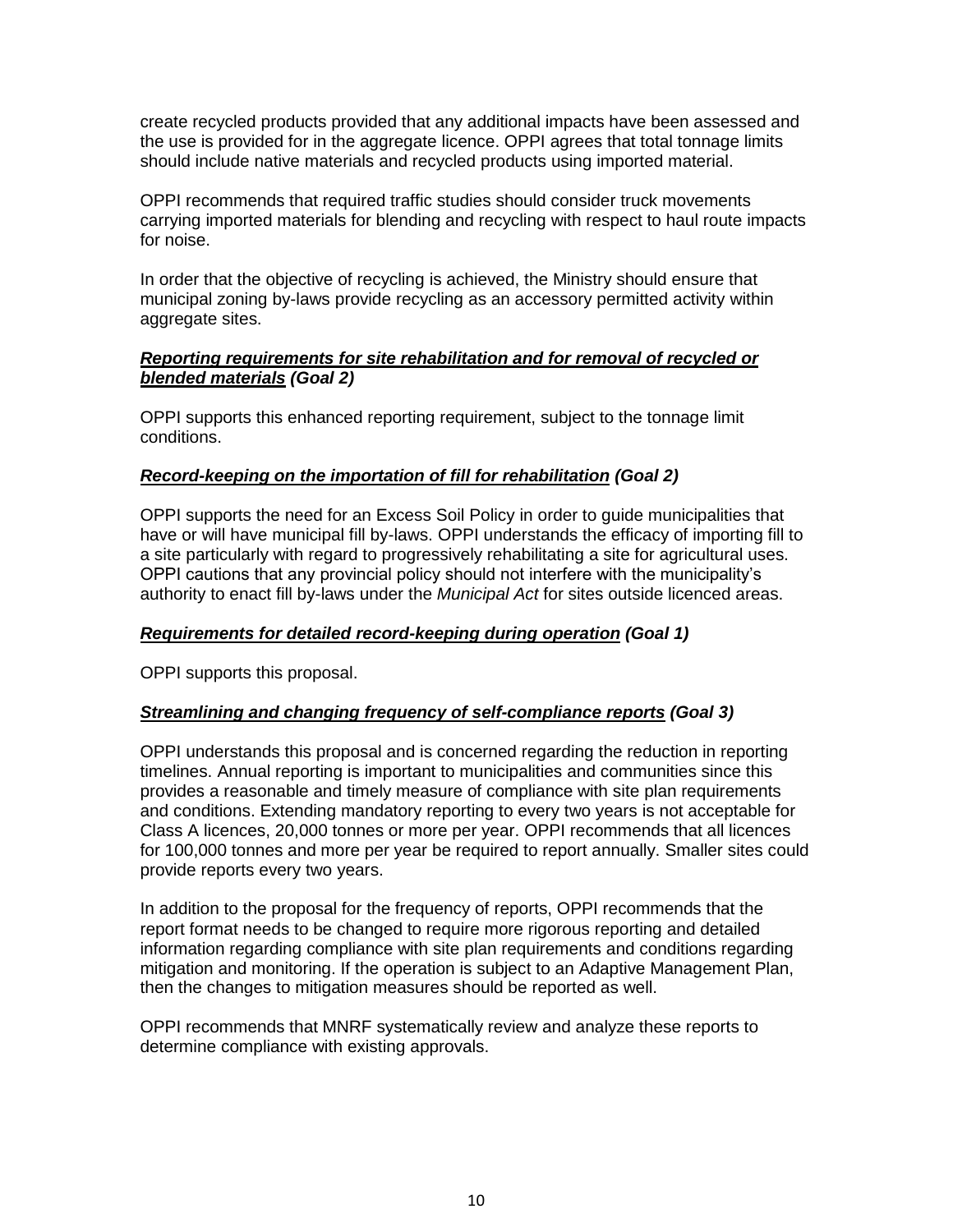# *Requests for site plan amendment or change to conditions, and enhancing local involvement on significant changes (Goal 3)*

OPPI supports the need to rationalize the criteria that trigger notification and consultation on proposed "significant" changes to site plan requirements and conditions. A Ministry guideline entrenching policies and procedures will go a long way in providing consistency across all licenced sites.

OPPI does not entirely subscribe to the second point in the list of suggested changes. The criteria to determine significance should be applied to all situations where changes or amendments are considered. The proposal to allow applicants to intervene would not be transparent to municipalities and communities. OPPI prefers that transparency and accessibility prevail at the beginning of all application processes.

OPPI recommends that the component in the third point follow the same principle as above.

OPPI supports proposals that entrench transparency in all applications even where nonsignificant changes are advanced.

# *Enable self-filing of amended site plans for minor changes (Goal 1)*

OPPI supports this proposal with the proviso that all "minor" amendments and changes should be circulated to municipalities and agencies. OPPI recommends that "minor" amendments and changes should not modify the integrity of approved technical recommendations arising from approved studies. Further, changes arising from an Adaptive Management Plan should be acceptable if they conform with the site plan.

# *Remove minimum and increase maximum fines for offences under the Act. (Goal 1)*

OPPI has no comment on this proposal.

# *Provisions for compliance inspection and false reporting (Goal 1)*

OPPI has no comment on this proposal.

# *New and enhanced powers related to 'no consent' transfers and revocation in special circumstances (Goal 1)*

OPPI has no comment on this proposal.

# *Changes to provide liability for Ministry employees (Goal 1)*

OPPI has no comment on this proposal.

# *Modify Aggregate Resources Trust agreement and establish performance reporting for the future (Goal 1)*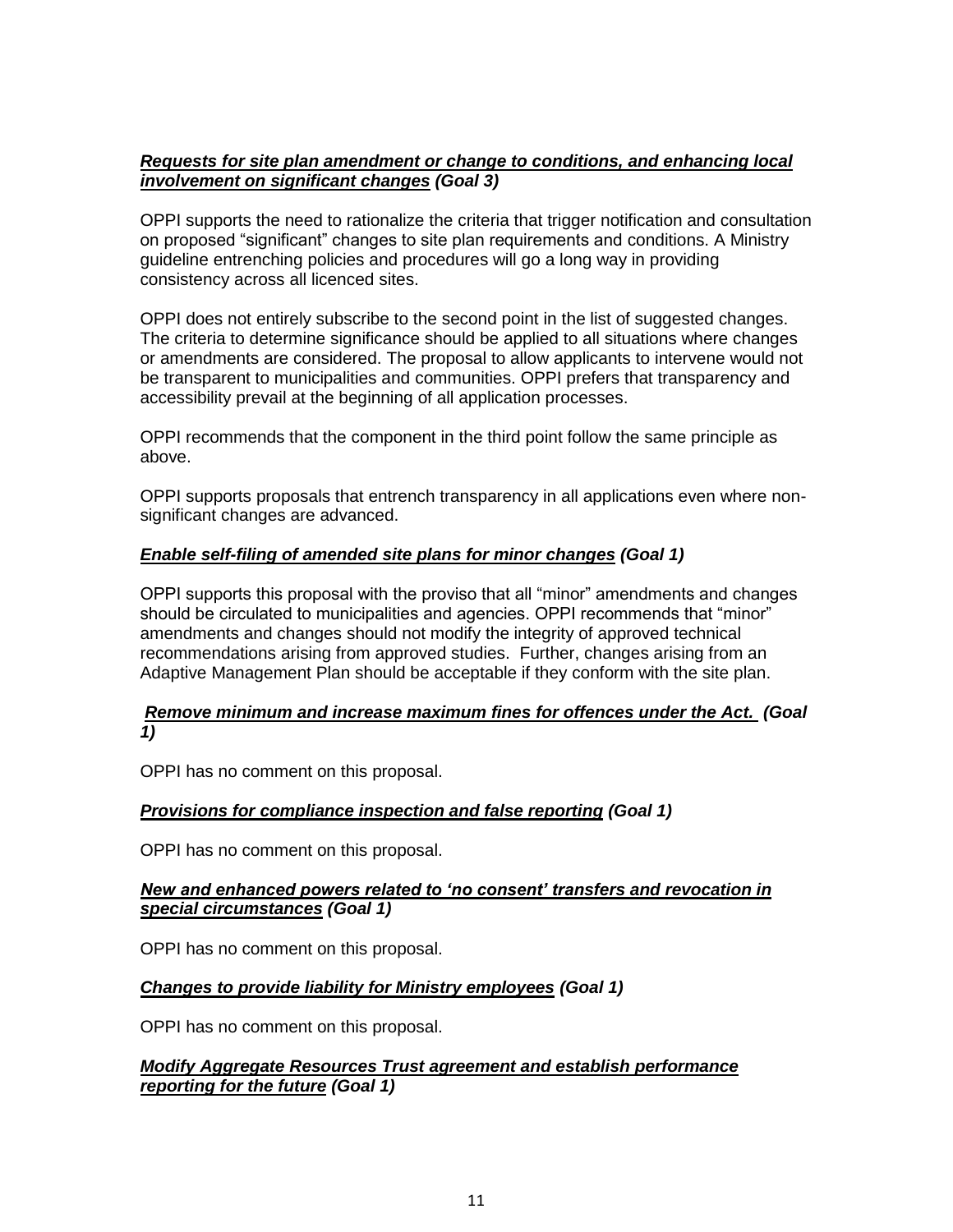OPPI has no comment on this proposal.

# *Move specific requirements from the Act to the Regulations or Standards (Goal 1)*

OPPI supports this proposal.

# *Consolidate all exemptions to the definition of "rock" in one location (Goal 1)*

OPPI requires clarification of the intent of this proposal.

# **Establish performance reporting requirements in the future (Goal 1)**

OPPI supports this proposal.

# *Establish certification and training programs in the future (Goal 1)*

OPPI supports this proposal.

#### **Fees**

*Align annual fees for Crown land permits and private land licences (Goal 4)*

*Disburse fees to recipients that have road responsibilities (Goal 4)*

*Index fees and royalties to Consumer Price Index (Goal 4)*

*Change royalty charge on sites with a mining licence and easier to find administrative fees (Goal 4)*

*Ability to waive fees on private land sites (Goal 4)*

*Ability to make changes in the future that allow for broadening of the collection, disbursement and use of fees and for programs to evaluate their effectiveness (Goal 4)*

*Improve clarity and reflect current practices (Goal 1)*

OPPI recognizes that the Ministry along with OSSGA, AMO and TAPMO are undertaking discussions to consider a revised approach to fees. OPPI has no opinion on this matter and will later inform itself of the planning implications of the proposal.

# **Relevant Questions from Ministry to Frame Response**

#### **1. What do you feel is the most important proposal put forward in the paper? Do you agree with it? If so, why? If not, why not?**

OPPI submits that the most important bundle of proposals relates to Notification and Consultation. In this submission, OPPI recommends that consultation between applicants, agencies, municipalities and communities should be more direct and transparent.